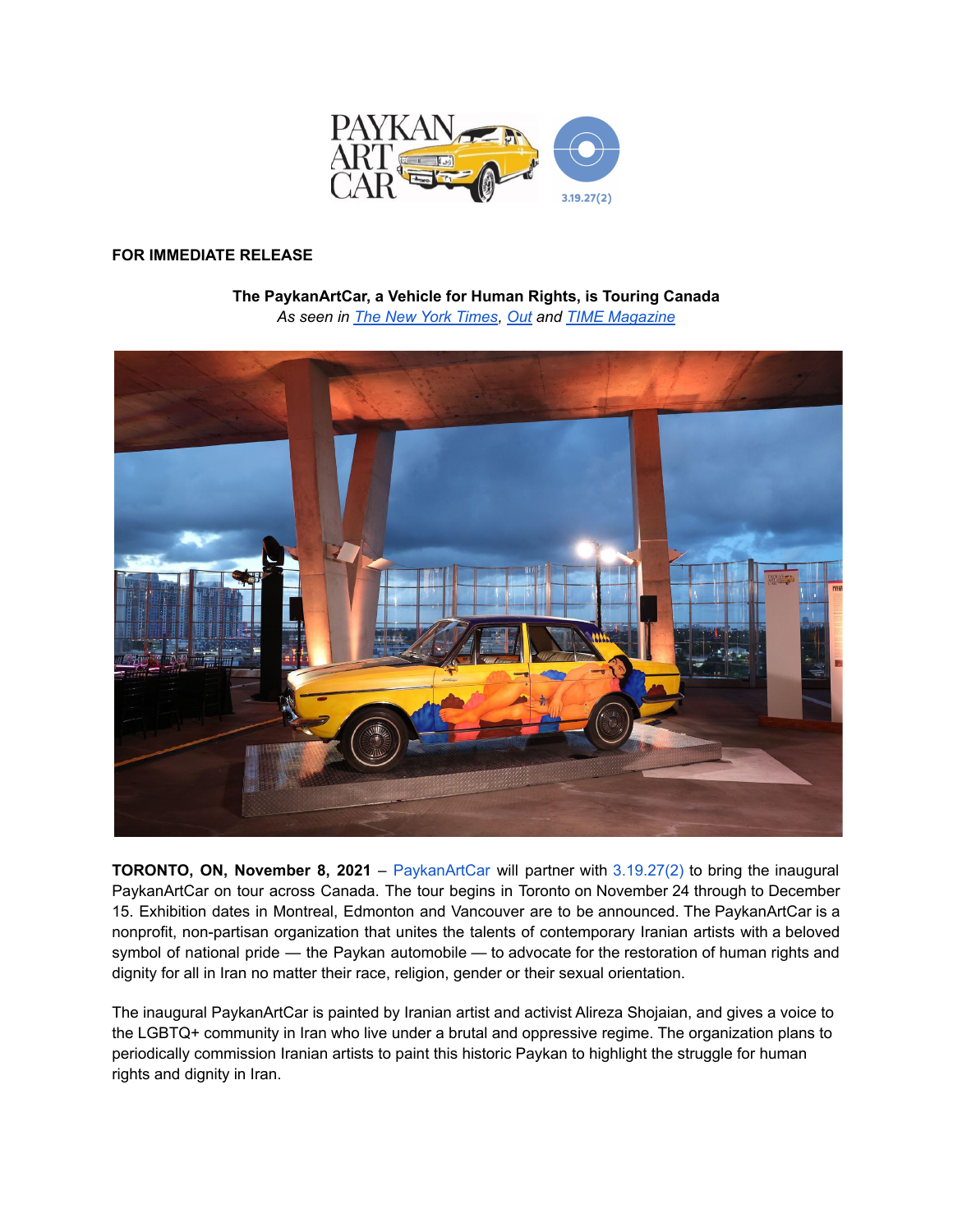"We are privileged to have acquired a historic 1974 Paykan Hillman Hunter limousine, a gift by the Shah of Iran to the authoritarian Romanian dictator Nicolae Ceaușescu," says Dr. Hiva Feizi, executive director and co-founder of PaykanArtCar. "PaykanArtCar is putting Iranian artists in the driver's seat and steering a conversation about the ways in which Iranians are silenced and persecuted. We want artists to use this vehicle as a canvas to share stories of oppression while inspiring people and calling for change."



*Left: by Hossein Qollar-Aghasi (1902 – 1966) titled, "Sohrab and Shaban" Right: by Alireza Shojaian (2021), titled "Sous le ciel de Shiraz" for PaykanArtCar*

"Iran is one of the few remaining countries still responding to homosexuality with capital punishment. With the PaykanArtCar, I hope to give visibility to the strength and emotion of queer culture that has long been hidden in the region with my artwork titled 'Sous le ciel de Shiraz'," says Shojaian. "The persistent myth that homosexuality is a Western import outright denies the existence of LGBTQ+ Iranians. Because of this, I did not depict a rainbow in this work, rather, I showed an iris, the flower named for the goddess who created the rainbow."

Shojaian is a queer Iranian artist and activist living in exile. His inspiration for the PaykanArtCar draws from the *Ghahvehkhaneh* school of Iranian screen-reading, and the battle of Sohrab and Shaban, a spinoff created by folk Iranian storytellers referencing the *Shahnameh*, the Persian book of Kings. With this work, Shojaian subverts the image of Sohrab and Shaban, traditionally patriarchal symbols, into homosexual characters.

The image of Shaban recalls the 2021 murder of Alireza Fazeli Monfared, a 20-year-old Iranian gay man who was beheaded by members of his family in an "honour killing". The image of Sohrab represents the many men in Iran who have been sentenced to death because of their sexual orientation. On the front of the car, the men are seen making love, before ending up dead on the sides of the car, laying next to each other under the sky of Shiraz. Inside the Paykan, a voice note sent by Alireza Fazeli Monfared speaking about the threats he was facing from his father plays along with recordings of numerous news channels announcing his death.

"Alireza Shojaian's PaykanArtCar has set the Iranian general populace ablaze with an unmitigated, uncompromising uproar against human rights violations. Worldwide engagement with the piece has brought Iranians of divergent backgrounds together in discussion," says Matt Forouzandy, artistic director at 3.19.27(2). "From the beginning, 3.19.27(2) has focussed on exhibitions highlighting "at risk" artists. This installation is without doubt the most important we will exhibit to date."